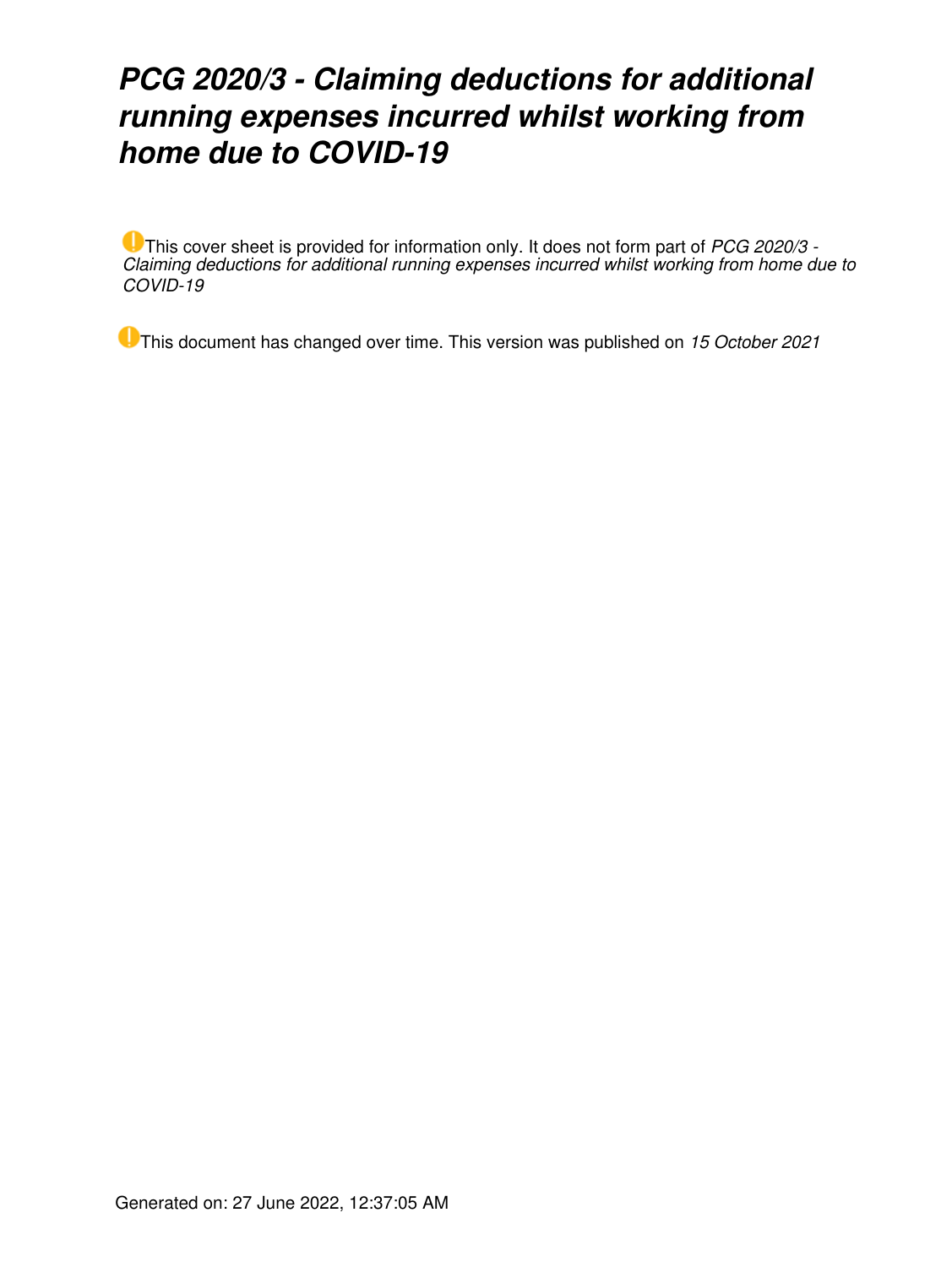

## Claiming deductions for additional running expenses incurred whilst working from home due to COVID-19

#### $\bullet$ **Relying on this Guideline**

*This Practical Compliance Guideline sets out a practical administration approach to assist taxpayers in complying with relevant tax laws. Provided you follow this Guideline in good faith, the Commissioner will administer the law in accordance with this approach.*

### **Table of Contents Paragraph**

| What this Guideline is about                                            | 1              |  |
|-------------------------------------------------------------------------|----------------|--|
| Date of effect                                                          | 6              |  |
| Who this Guideline applies to                                           | $\overline{7}$ |  |
| First criterion – Working from home                                     | 12             |  |
| Example $1$ – not working from home                                     | 13             |  |
| Example $2$ – working from home                                         | 15             |  |
| Second criterion – incurring additional running expenses                | 16             |  |
| Example 3 – additional running expenses incurred – existing arrangement | 20             |  |
| Example 4 – additional running expenses incurred – business owner       | 23             |  |
| The practical approach                                                  |                |  |
| The shortcut rate                                                       | 26             |  |
| Record keeping                                                          | 28             |  |
| Tax return description                                                  | 29             |  |
| Example 5 – calculating additional running expenses using shortcut rate | 30             |  |

#### **What this Guideline is about**

1. As a result of COVID-19, a significant number of employees and business owners are working from home and incurring additional running expenses in relation to their income-producing activities. Additional running expenses include lighting, heating, cooling and cleaning costs, electricity for electronic items used for work, the decline in value and repair of home office items such as furniture and furnishings in the area used for work<sup>[1](#page-1-0)</sup>, phone and internet expenses, computer consumables, stationery and the decline in value of a computer, laptop or similar device.

<span id="page-1-0"></span><sup>1</sup> See paragraph 6 of Taxation Ruling TR 93/30 *Income tax: deductions for home office expenses* for more information on the deductibility of home office expenses.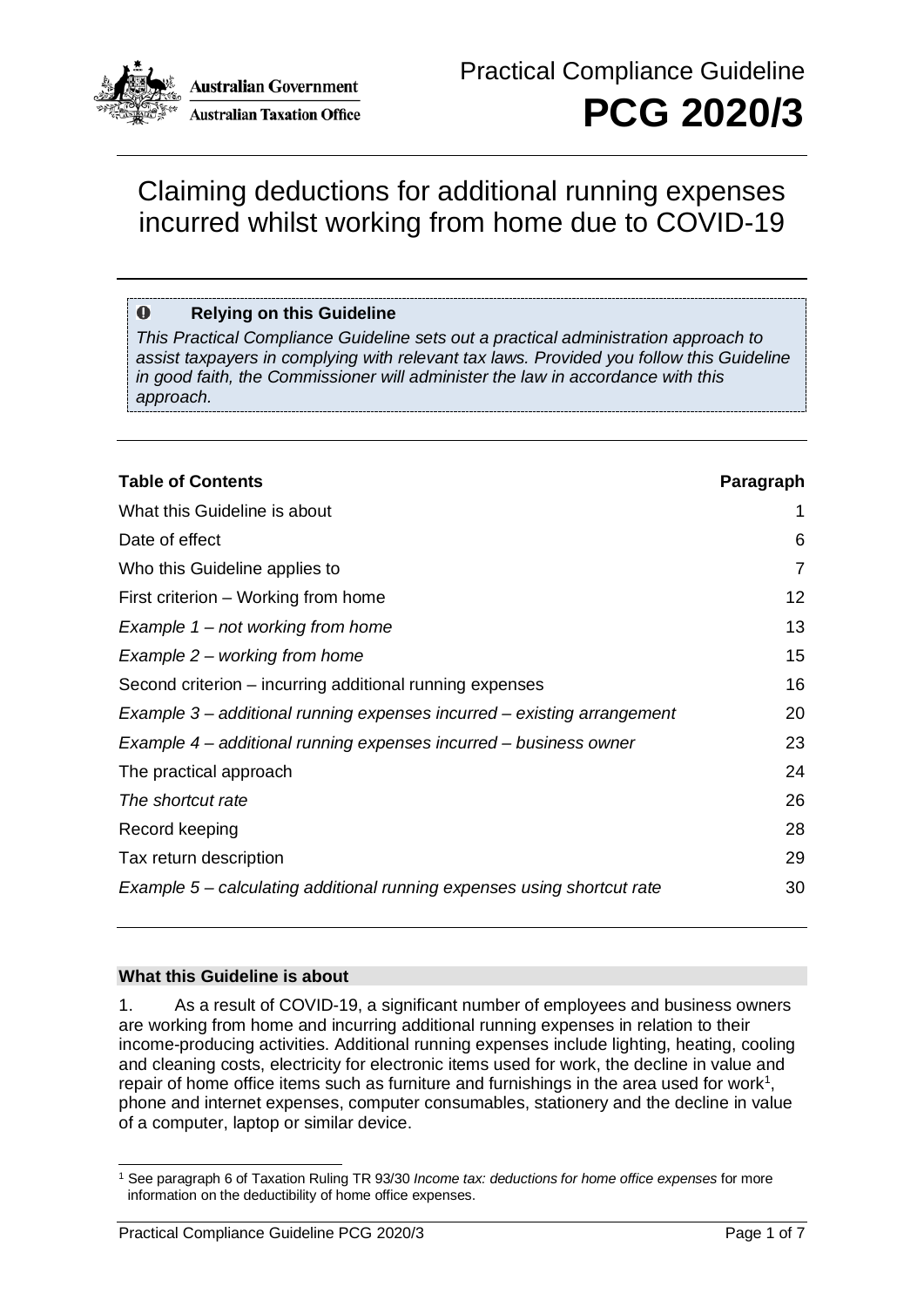2. Law Administration Practice Statement PS LA 2001/6 *Verification approaches for home office running expenses and electronic device expenses* states that taxpayers can calculate certain of their additional running expenses by using a fixed rate of 52 cents per hour[2](#page-2-0) (**current fixed rate per hour**) or by keeping records and written evidence to determine their work-related proportion of actual expenses incurred.

3. The current fixed rate per hour covers home office electricity (lighting and cooling/heating, running electrical items such as a computer), gas (heating), cleaning and the decline in value of home office items such as furniture and furnishings. It does not cover other expenses such as computer consumables, stationery, phone and internet expenses or the decline in value of a computer, laptop or similar device. As such, a record of the hours worked at home along with full written evidence to substantiate those expenses that are not covered by the current fixed rate per hour must still be kept when using this methodology.

4. This Guideline provides a simpler alternative to the approach in PS LA 2001/6 by specifying a fixed rate per hour that covers all of the running expense items referred to in paragraph 1 of this Guideline for taxpayers covered by paragraph 7 of this Guideline. This alternative shortcut rate (described in paragraphs 26 and 27 of this Guideline) is expected to be particularly helpful for taxpayers now working from home because of the COVID-19 emergency.

5. This Guideline does not cover occupancy expenses. Occupancy expenses relating to your home such as rent, mortgage interest, property insurance and land taxes will not become deductible only because you are required to work from home temporarily as a consequence of COVID-19. Occupancy expenses are only deductible if part of the home has the character of a place of business. Whether part of an employee's or business owner's home has the character of a place of business is covered in TR 93/30*.* Although entitlement to claim mortgage interest expenses may impact a taxpayer's ability to claim the full main residence exemption when they sell their home, this will not be relevant for taxpayers only working at home temporarily due to COVID-19 and not otherwise using their home to earn income.

## **Date of effect**

6. This Guideline will apply from 1 March 2020 and will cease to apply on 30 June 2022.

### **Who this Guideline applies to**

- 7. This Guideline will apply to employees and business owners (**taxpayers**) who are:
	- working from home to fulfil their employment duties or to run their business (**working from home**) during the relevant income year, and
	- incurring additional running expenses that are deductible under section 8-1 and Division 40 of the *Income Tax Assessment Act 1997* (**incurring additional running expenses**) as a result of working from home.

8. This Guideline does not apply to employees for any period they are on leave or stood down during the period.

9. This Guideline also does not apply to business owners if they have ceased trading permanently.

10. During the period from 1 March 2020 to the date this Guideline ceases to apply, any business owner who now carries on their business from their home or continues to carry on their business at home will be covered under this Guideline.

<span id="page-2-0"></span><sup>2</sup> From 1 July 2018.

Practical Compliance Guideline PCG 2020/3 Page 2 of 7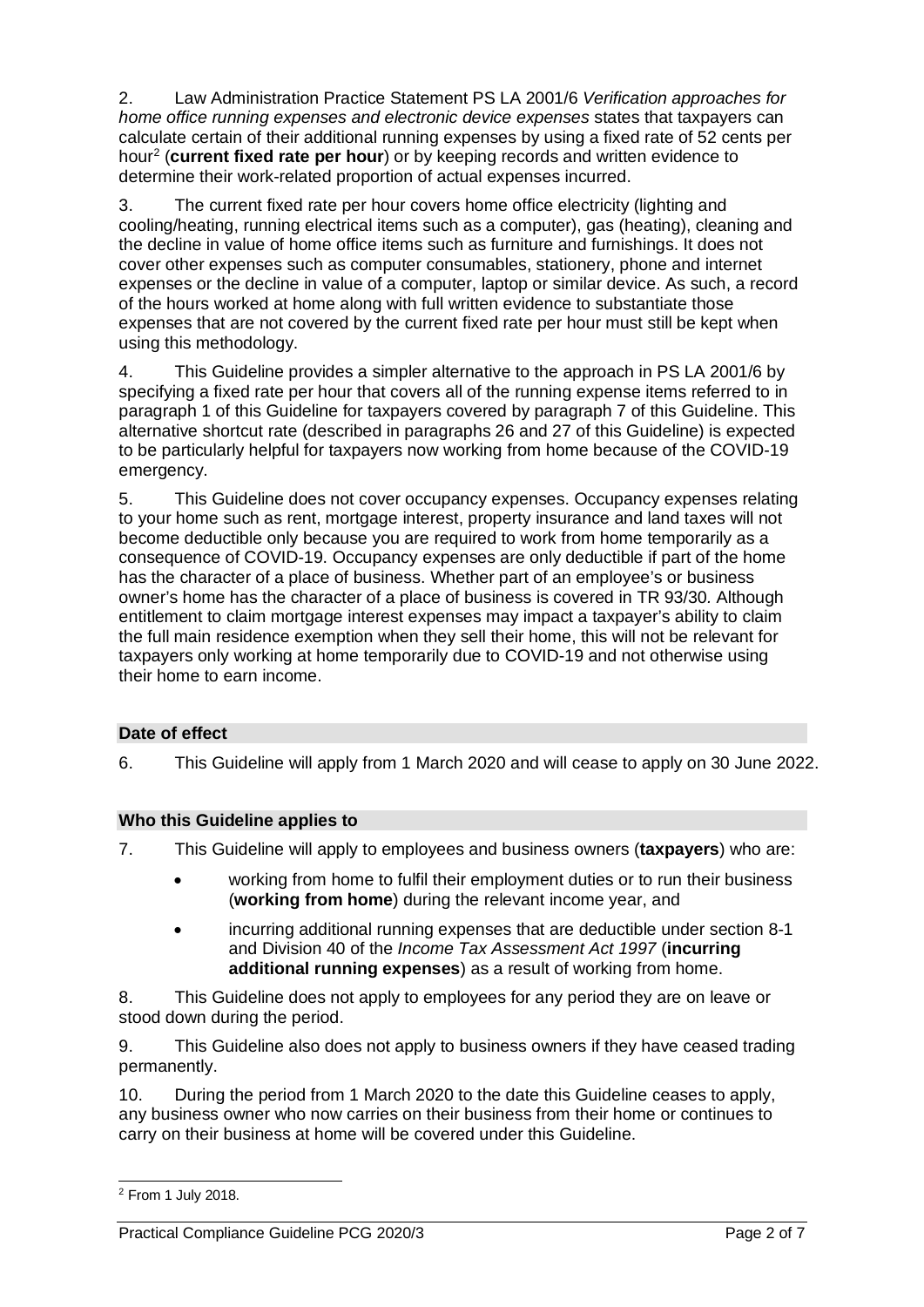11. This Guideline is intended to cover all taxpayers working from home during this period, whether as a result of COVID-19 or not.

#### **First criterion – working from home**

12. Minimal tasks such as occasionally checking email or taking calls while at home will not qualify as **working from home**. The work has to be substantive and directly related to the taxpayer's income-producing activity.

#### *Example 1 – not working from home*

13. *Abed's employer has requested staff take leave while the business is suffering a downturn due to COVID-19. Abed takes four weeks annual leave. During that period he occasionally checks his email to see if there is anything he needs to keep abreast of while he is on leave. His employer also sends him text messages to keep him up to date on changes to the business.*

14. *This would not qualify as working from home as Abed is on leave and not actively working; he is just occasionally checking in. As such, Abed cannot rely on this Guideline.*

#### *Example 2 – working from home*

15. *Bianca is a sole trader who works as a copy writer and editor. She usually works out of a shared workspace in the central business district as it is easier to meet with her clients face-to-face. Bianca decides to work from home as a result of COVID-19 and replaces her face-to-face meetings with online video conferencing. Bianca continues to operate her business and would meet the criteria for working from home. As such, Bianca can rely on this Guideline to claim her additional running expenses.*

#### **Second criterion – incurring additional running expenses**

16. The second criterion requires taxpayers to have incurred additional running expenses as a result of working from home. This means that the employee or business owner must be paying or be liable to pay for additional running expenses that are deductible. In circumstances where a third party is reimbursing the taxpayer for their additional running expenses or incurring the additional running expenses on the taxpayer's behalf, the taxpayer would not meet this criterion.

17. Incurring additional running expenses may take a number of forms. It may be an increased usage in electricity as more electronic devices are plugged in while working from home, heating and cooling costs incurred during days when taxpayers would not be at home or the purchase of additional office supplies and equipment to use while working at home.

18. An additional running expense may also arise as a consequence of a previously non-deductible private expense now becoming deductible due to a change in the way it is being used. For example, if a home computer had only ever been used for private purposes and is now being used to fulfil employment duties or in running a business, it would be an additional running expense that is incurred.

19. For the purposes of this Guideline, incurring additional running expenses does not require having a separate or dedicated area of your home set aside for working such as a private study, but having a dedicated space makes it easier to show additional running expenses have been incurred. Incurring additional running expenses does not mean the taxpayer has to have all the expenses listed in paragraph 26 of this Guideline, just that they have incurred additional running expenses in some of those categories as a result of working from home.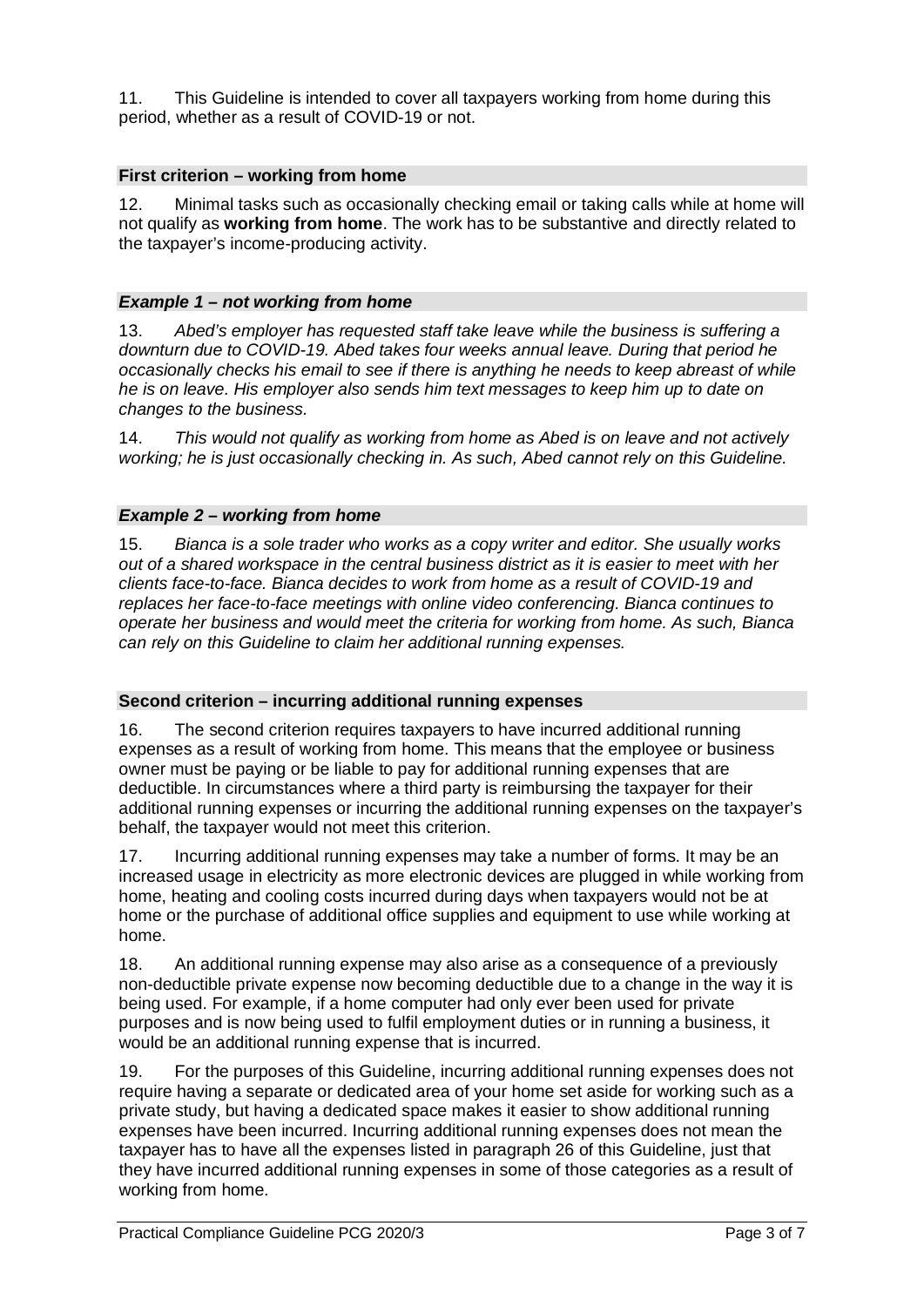#### *Example 3 – additional running expenses incurred – existing arrangement*

20. *Duyen is an employee of an online trading business. Up until the end of February, Duyen spent two days working from home and three days working at the office of her employer. As a result of COVID-19, she starts working from home five days per week from 1 March 2020. For the period from 1 July 2019 to 29 February 2020, Duyen uses the current fixed rate of 52 cents per hour to calculate her additional running expenses including electricity expenses, cleaning expenses and the decline in value and repair of her office furniture. She also calculates her work-related phone and internet expenses using the itemised phone bill for one month on which she has marked her work-related phone calls and the four-week representative diary of internet usage that she kept.*

21. *As Duyen is working from home she can rely on this Guideline to claim her additional running expenses for the period from 1 March 2020.*

22. *Duyen ends up working from home for five days per week until 30 June 2020 as a result of COVID-19. Rather than continuing to use the current fixed rate and working out the actual expenses she incurred on her phone and internet expenses from 1 March 2020 to 30 June 2020, Duyen decides, for simplicity, to calculate all of her running expenses using the shortcut rate. Duyen uses the timesheets she is required to provide to her employer to calculate the number of hours she works from home in the period from 1 March 2020 to 30 June 2020 and keeps those timesheets as evidence of her claim.*

#### *Example 4 – additional running expenses incurred – business owner*

23. *Elizabeth runs a small business selling art and framing pictures. She has a store with a workshop to display the art and frames. She also does all her bookkeeping and administrative tasks in the office at the store. As a result of the downturn in people coming into her store due to COVID-19, Elizabeth decides to close her store and continue running her business online from home. As Elizabeth continues to run her business from home due to COVID-19, she can rely on this Guideline to claim her additional running expenses.*[3](#page-4-0)

### **The practical approach**

24. If a taxpayer meets both of the criteria outlined in paragraph 7 of this Guideline a taxpayer can rely on this Guideline and use the shortcut rate to calculate their additional running expenses for the period they work from home. However, if a taxpayer would rather claim their actual additional running expenses, they do not have to use the shortcut rate. They can claim their actual expenses and keep all records necessary to substantiate their claim, as per normal record-keeping rules.

25. Taxpayers can also choose to use the fixed rate of 52 cents per hour for relevant expenses and keep records of other expenses in accordance with PS LA 2001/6, instead of using the shortcut rate.

#### *The shortcut rate*

26. The shortcut rate is 80 cents per hour. This rate can be claimed for every hour that is worked at home. The hourly rate covers all additional running expenses, namely:

• electricity (lighting, cooling/heating and electronic items used for work, for example a computer) and gas (heating) expenses

<span id="page-4-0"></span><sup>&</sup>lt;sup>3</sup> To determine whether she is entitled to claim occupancy expenses during the period she is running her business from home, as per paragraph 5, Elizabeth will have to consider TR 93/30.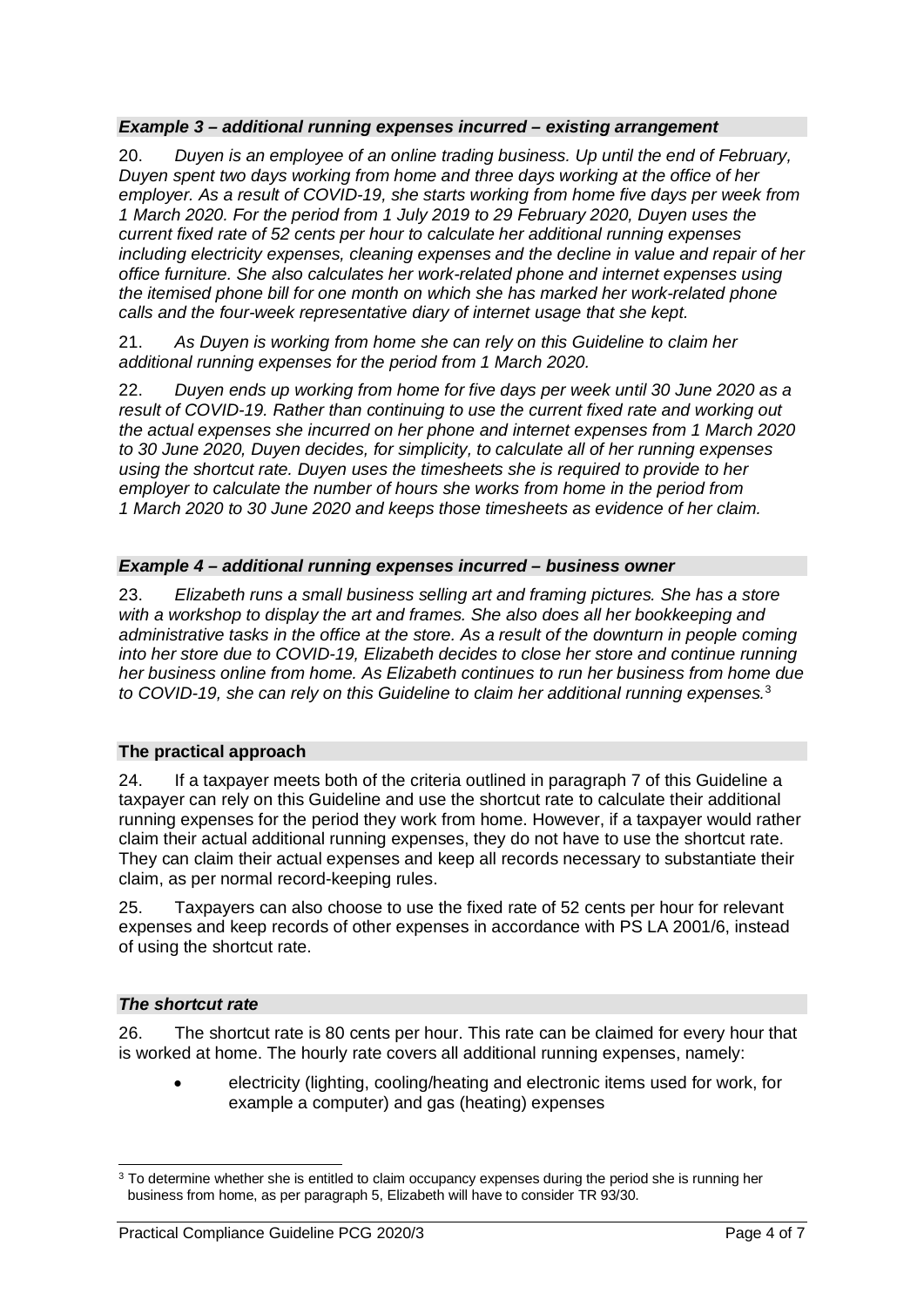- the decline in value and repair of capital items such as home office furniture and furnishings
- cleaning expenses
- phone expenses including the decline in value of a phone handset
- internet expenses
- computer consumables
- stationery, and
- the decline in value of a computer, laptop or similar device.

27. If a taxpayer uses the shortcut rate to claim a deduction for their additional running expenses, they cannot claim a further deduction for any of the expenses listed at paragraph 26 of this Guideline.

### **Record keeping**

28. If a taxpayer wishes to rely on the shortcut rate to calculate their additional running expenses they will need to keep a record of the hours they have worked at home. This could be in the form of timesheets, rosters, a diary or similar document that sets out the hours worked.

#### **Tax return description**

29. Taxpayers who:

- rely on this Guideline to use the shortcut rate of 80 cents per hour to calculate their additional home office expenses, and
- lodge their tax return through myTax or through a tax agent

must include the notation '*COVID-hourly rate'* next to their deduction for home office expenses in their 2019–20, 2020–21 and 2021–22 tax returns.

#### *Example 5 – calculating additional running expenses using shortcut rate*

30. *Ephrem is an employee and as a result of COVID-19 he is working from his home office. In order to work from home, Ephrem purchases a computer on 15 March 2020 for \$1,299. He intends to use the shortcut rate to claim his additional running expenses.*

31. *During the entire period he is working from home as a result of COVID-19, Ephrem notes in the calendar on his computer, when he starts and finishes each day along with a note about any breaks he has and how long those breaks were.*

32. *When it comes to lodging his 2019–20 tax return, Ephrem works out that during the period he worked from home as a result of COVID-19, he worked a total of 456 hours.*

33. *Ephrem calculates his deduction for the 2019–20 income year for additional running expenses as:*

*456 hours × 80 cents per hour = \$364.80*

34. *As Ephrem has claimed his additional running expenses using the shortcut rate, he cannot claim a separate deduction for the decline in value of his computer. Ephrem keeps a record of the calendar entries he has made to demonstrate how he calculated the number of hours he worked from home. Ephrem also keeps the receipts for his computer purchase in case he will need to claim depreciation in future.*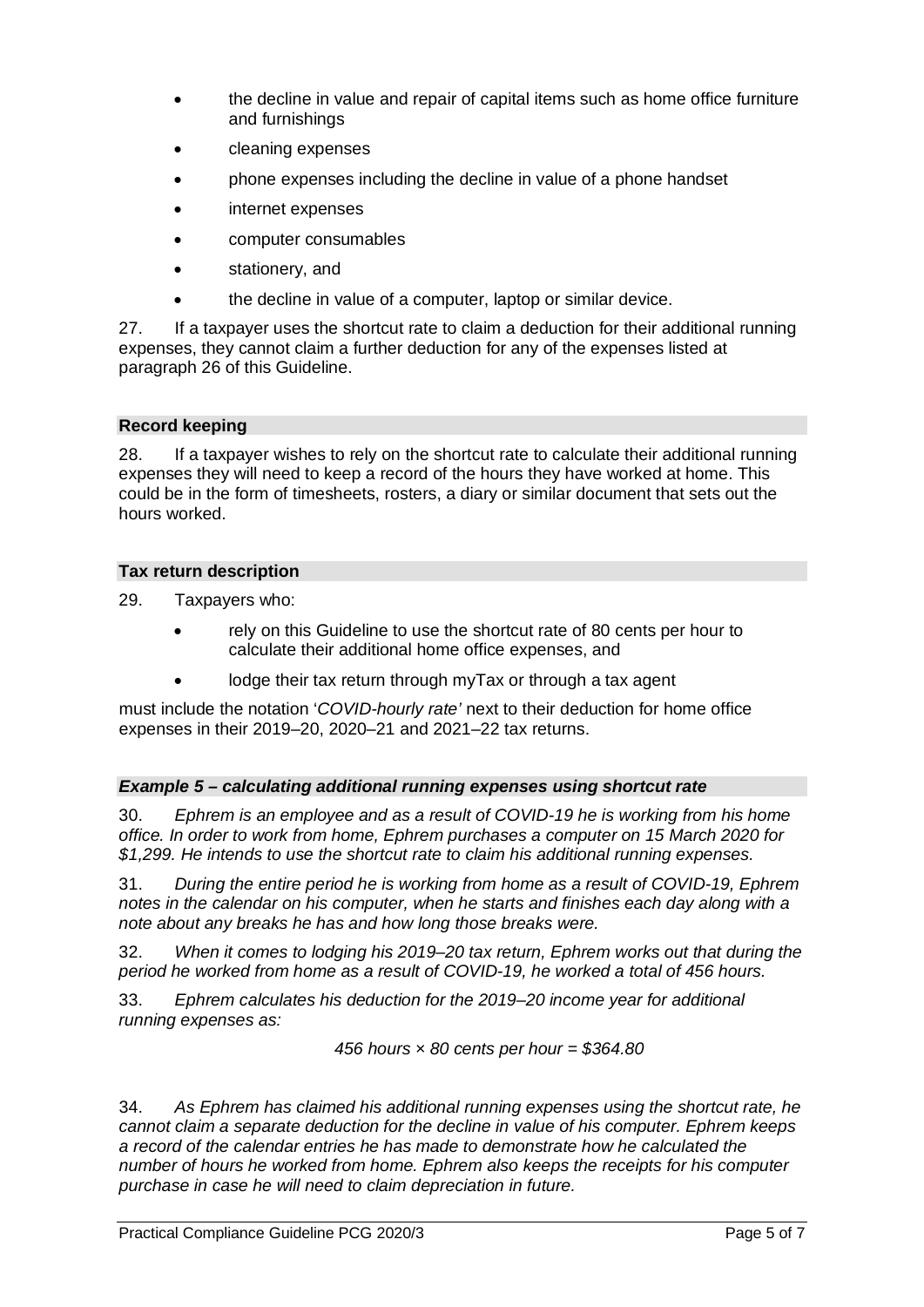35. *When he lodges his 2019–20 tax return using myTax, Ephrem includes the notation 'COVID-hourly rate'.*

**Commissioner of Taxation** 9 April 2020